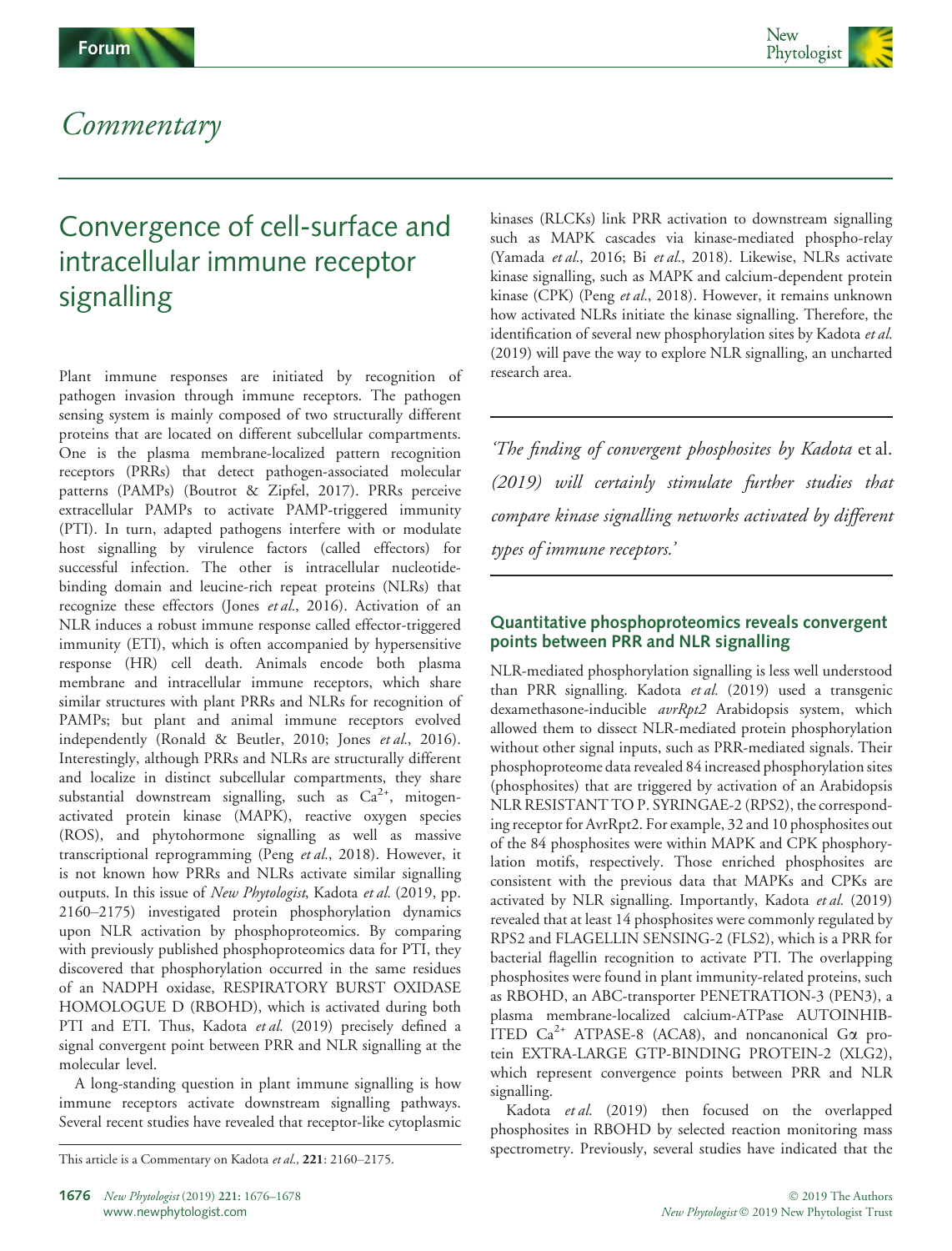post-translational modification of RBOH including phosphorylation was required for the activity to produce ROS at apoplast (Adachi & Yoshioka, 2015; Kadota et al., 2015). Kadota et al. (2019) found that serine 343 (S343) and S347 residues in RBOHD were highly phosphorylated during ETI triggered by inoculation with avirulent pathogens carrying AvrRpt2 or AvrRpm1 effectors, the latter of which is recognized by an Arabidopsis NLR RESISTANCE TO P. SYRINGAE PV. MACULICOLA-1 (RPM1). Moreover, the S343 and S347 were required for ROS production during ETI. Note that S343/S347 in RBOHD are phosphorylated by an Arabidopsis group VII RLCK, BOTRYTIS-INDUCED KINASE-1 (BIK1) during PTI (Adachi & Yoshioka, 2015; Kadota et al., 2015). RBOHD<sup>S343A/S347A</sup> variant lost FLS2mediated ROS production, pointing to the biological significance of S343/S347 during PTI. Kadota et al. (2019) tested the Arabidopsis double mutant of bik1 and the functionally redundant RLCK pbs1-like-1 (pbl1) for ROS production during ETI. The result showed that BIK1 and PBL1 were not required for the phosphorylation of S343/S347 in RBOHD during ETI. Thus, activation of PRR FLS2 and NLR RPS2 induces phosphorylation at the same residues (S343/S347) in RBOHD via different mechanisms, suggesting that RBOHD phosphorylation is a physiologically relevant signal convergent point between PRR and NLR signalling.

#### How is RBOHD phosphorylation regulated in NLR signalling?

How can we explain distinct dependencies on BIK1 and PBL1 between PTI and ETI? One explanation is that other RLCK family members might phosphorylate the S343/S347 independently or redundantly with BIK1/PBL1 during ETI. Interestingly, the RPS2-activated phosphosites included an amino acid residue S433 in RPM1-INDUCED PROTEIN KINASE (RIPK), which belongs to the RLCK VII subfamily, like BIK1 and PBL1. Thus, RIPK may play an important role in phosphorylating RBOHD during ETI. Another well-studied kinase for RBOH phosphorylation is the CPK family, which regulates RBOH via phosphorylation (Adachi & Yoshioka, 2015; Kadota et al., 2015). Specifically, RBOHD S347 site is in CPK phosphorylation motif (φ-X-X-X-X-S/T-X-B; Kadota et al., 2019), and CPK5 was involved in the phosphorylation (Adachi & Yoshioka, 2015) while RBOHD S343 is not in the typical CPK phosphorylation motif. A more recent study suggested that Arabidopsis MAP4 kinase SIK1 positively regulated ROS production by phosphorylating RBOHD S347 during PTI (Zhang et al., 2018). Thus, these mentioned kinases may phosphorylate RBOHD during ETI, perhaps in a redundant manner.

The direct activation mechanism of downstream signalling components after NLR activation is not understood in plants. In animal systems, receptor-interacting serine/threonine protein kinase 2 (RIPK2) is known as a direct downstream component of the immune receptor NLRs, NOD1 and NOD2 (Kanneganti et al., 2007). Thus, it is speculated that plant NLRs may directly activate protein kinases such as RLCKs and MAPK cascade components. Immune responses activated by NLRs are

highly overlapping with those activated by PRRs, but NLR signalling is generally more prolonged and amplified compared to PRR signalling (Tsuda et al., 2013). Therefore, NLR signalling likely uses and boosts PRR signalling networks. Recent time-series transcriptome analysis also supports this idea (Mine et al., 2018). The difference in the signal amplitude can be explained by the fact that PRRs and NLRs activate the same kinase pathways with different phosphorylation dynamics and/ or intensities. Furthermore, NLRs might activate a greater number of kinases, which would explain the described robustness of NLR signalling. The finding of convergent phosphosites by Kadota et al. (2019) will certainly stimulate further studies that compare kinase signalling networks activated by different types of immune receptors.

#### How is signalling converged after immune receptor activation?

An interesting and emerging concept is that PRR- and NLRmediated signalling share not only molecular pathways but also network property. Recent studies have shown that both immune receptors form similar network structures with 'co-receptor' or 'helper' (Nobori et al., 2018; Wu et al., 2018). Such receptornetwork architecture could underpin adaptability against a wide variety of pathogen molecules and robustness of immune signalling. A hypothesis is that different receptors have evolved under similar selective pressures for recognizing pathogen molecules, and then might form similar receptor and signalling networks in the current plant immune system. In the future, more comparative studies on PRR and NLR signalling would contribute to understanding the complete picture of PRR- and NLR-mediated immunity.

Plant NLRs show distinct subcellular localization such as the cytosol and nucleus, yet they activate similar immune outputs such as HR cell death and transcriptional reprogramming (Cui et al., 2015). For instance, plasma membrane-associated RPM1and nuclear-localized RPS4-mediated transcriptional reprogramming is similar (Bartsch et al., 2006). However, several studies artificially altering NLR localization showed that mis-located NLRs lost their signalling functions (Cui et al., 2015). Based on these findings, we speculate that direct downstream components are more specific to each NLR at least according to subcellular localization, and then the specific signals converge at similar signalling pathways. Kadota et al. (2019) used only plasma membrane-associated RPS2 for their phosphoproteome analyses; further phosphoproteomics studies for NLRs that show distinct subcellular localizations would help to improve our understanding of the convergence of different immune receptor signalling pathways.

#### Acknowledgements

HA is supported by the Gatsby Charitable Foundation, Biotechnology and Biological Sciences Research Council (BBSRC) and the Japan Society of the Promotion of Science (JSPS). KT is supported by the Max Planck Society.